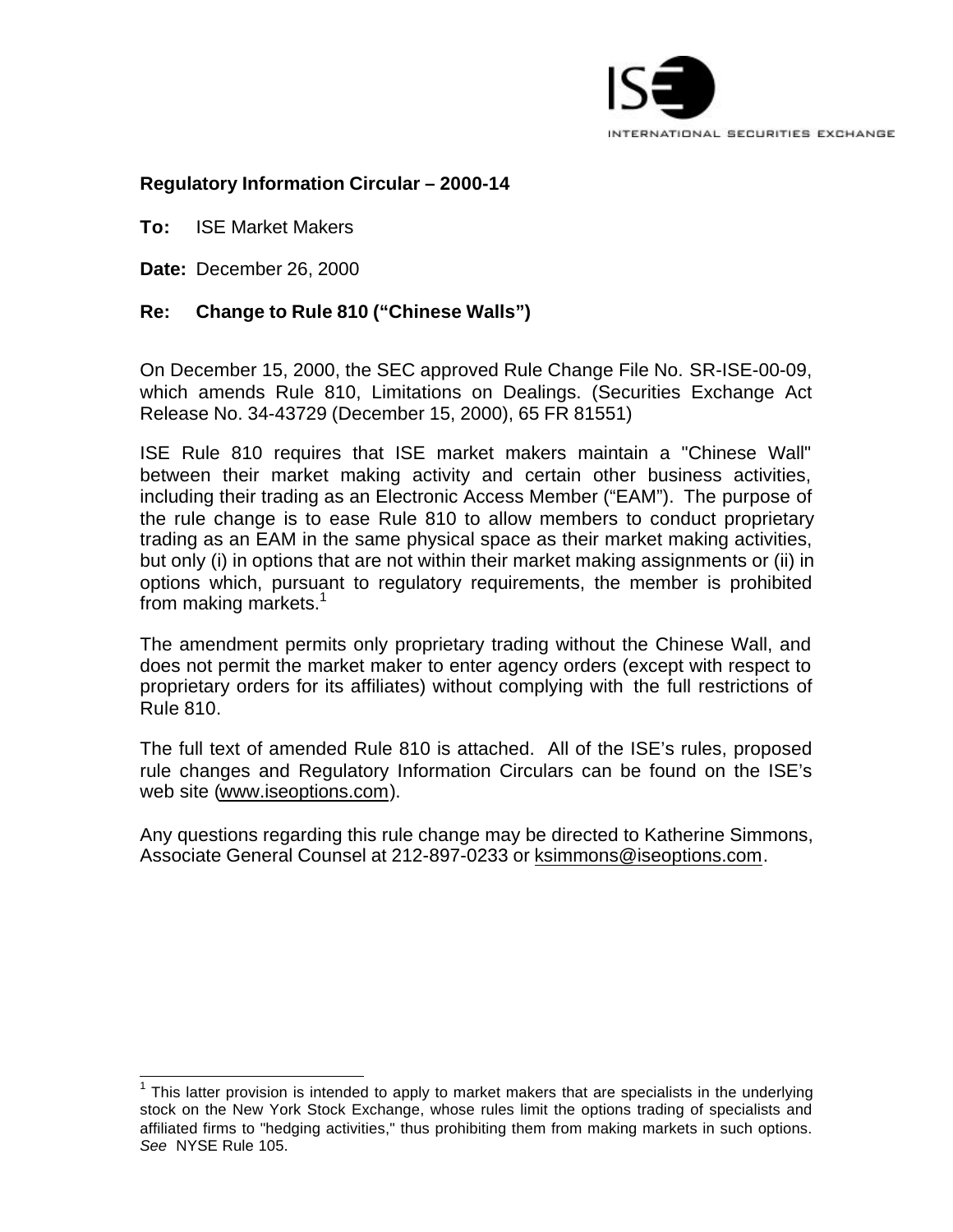Text of the Amended Rule (underlining indicates additions)

## **Rule 810. Limitations on Dealings**

(a) *General Rule.* A market maker on the Exchange may engage in Other Business Activities, or it may be affiliated with a broker-dealer that engages in Other Business Activities, only if there is a Chinese Wall between the market making activities and the Other Business Activities. "Other Business Activities" mean:

(1) conducting an investment or banking or public securities business;

(2) making markets in the stocks underlying the options in which it makes markets; or

(3) functioning as an Electronic Access Member.

(b) *Chinese Wall.* For the purposes of this rule, a Chinese Wall is an organizational structure in which:

(1) The market making functions are conducted in a physical location separate from the locations in which the Other Business Activities are conducted, in a manner that effectively impedes the free flow of communications between DTRs and persons conducting the Other Business Activities. However, upon request and not on his own initiative, a DTR performing the function of a market maker may furnish to a person performing the function of an Electronic Access Member or other persons at the same firm or an affiliated firm ("affiliated persons"), the same sort of market information that the DTR would make available in the normal course of its market making activity to any other person. The DTR must provide such information to affiliated persons in the same manner that he would make such information available to a non-affiliated person.

(2) There are procedures implemented to prevent the use of material non-public corporate or market information in the possession of persons on one side of the wall from influencing the conduct of persons on the other side of the wall. These procedures, at a minimum, must provide that:

(i) the DTR performing the function of a market maker does not take advantage of knowledge of pending transactions, order flow information, corporate information or recommendations arising from the Other Business Activities; and

(ii) all information pertaining to the market maker's positions and trading activities is kept confidential and not made available to persons on the other side of the Chinese Wall.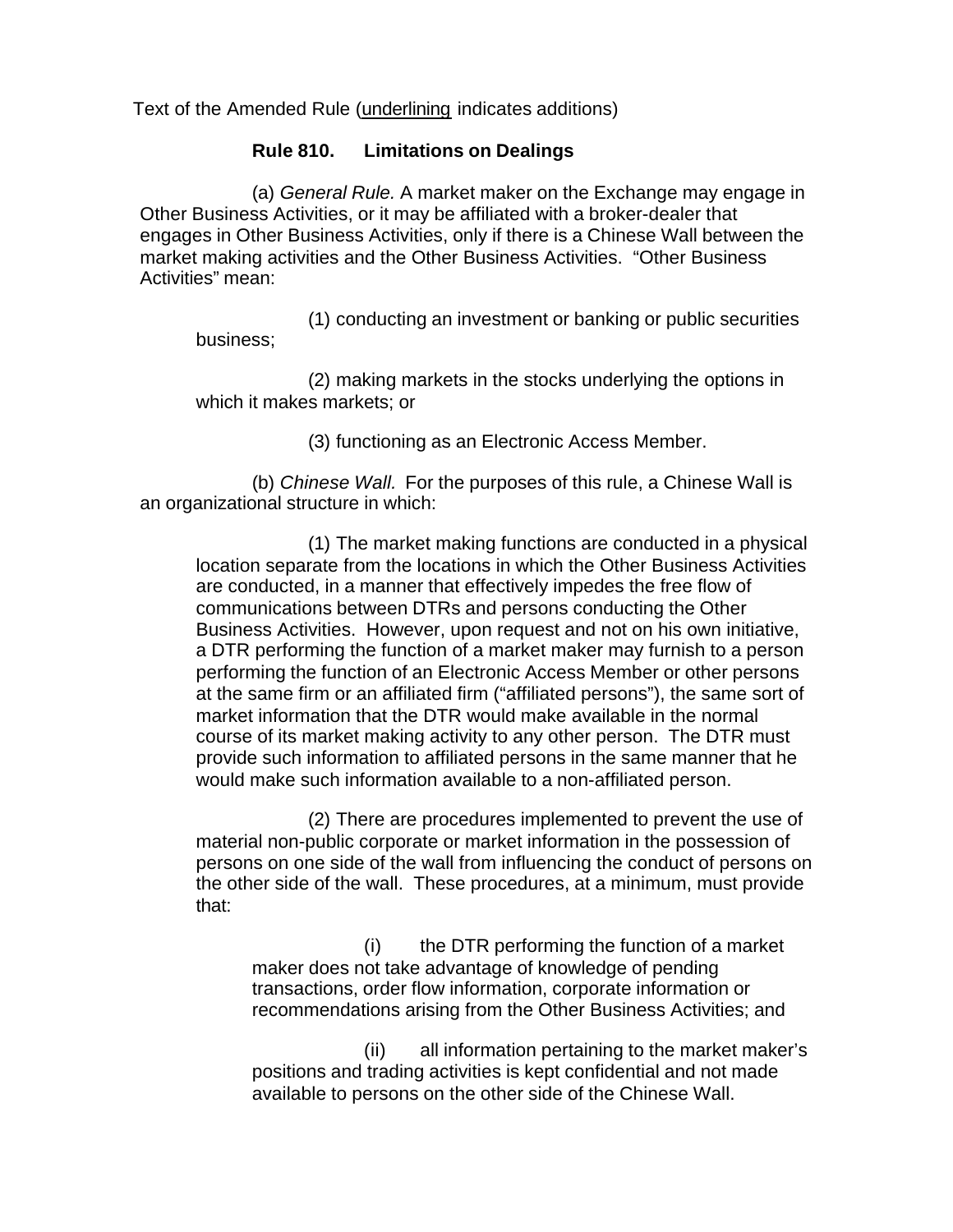(3) Persons on one side of the wall may not exercise influence or control over persons on the other side of the wall, provided that:

(i) the market making function and the Other Business Activities may be under common management as long as any general management oversight does not conflict with or compromise the market maker's responsibilities under the Rules of the Exchange; and

(ii) the same person or persons (the "Supervisor") may be responsible for the supervision of the market making and Electronic Access Member functions of the same firm or affiliated firms in order to monitor the overall risk exposure of the firm or affiliated firms. While the Supervisor may establish general trading parameters with respect to both market making and other proprietary trading other than on an order-specific basis, the Supervisor may not:

> (A) actually perform the function either of market maker or Electronic Access Member;

(B) provide to any person performing the function of an Electronic Access Member any information relating to market making activity beyond the information that a DTR performing the function of a Primary Market Maker may provide under subparagraph (b)(1), above; nor

(C)provide a DTR performing the function of market maker with specific information regarding the firm's pending transactions or order flow arising out of its Electronic Access Member activities.

(c) *Documenting and Reporting of Chinese Wall Procedures.* A Member implementing a Chinese Wall pursuant to this Rule shall submit to the Exchange a written statement setting forth:

(1) The manner in which it intends to satisfy the conditions in paragraph (b) of this Rule, and the compliance and audit procedures it proposes to implement to ensure that the Chinese Wall is maintained;

(2) The names and titles of the person or persons responsible for maintenance and surveillance of the procedures;

(3) A commitment to provide the Exchange with such information and reports as the Exchange may request relating to its transactions;

(4) A commitment to take appropriate remedial action against any person violating this Rule or the Member's internal compliance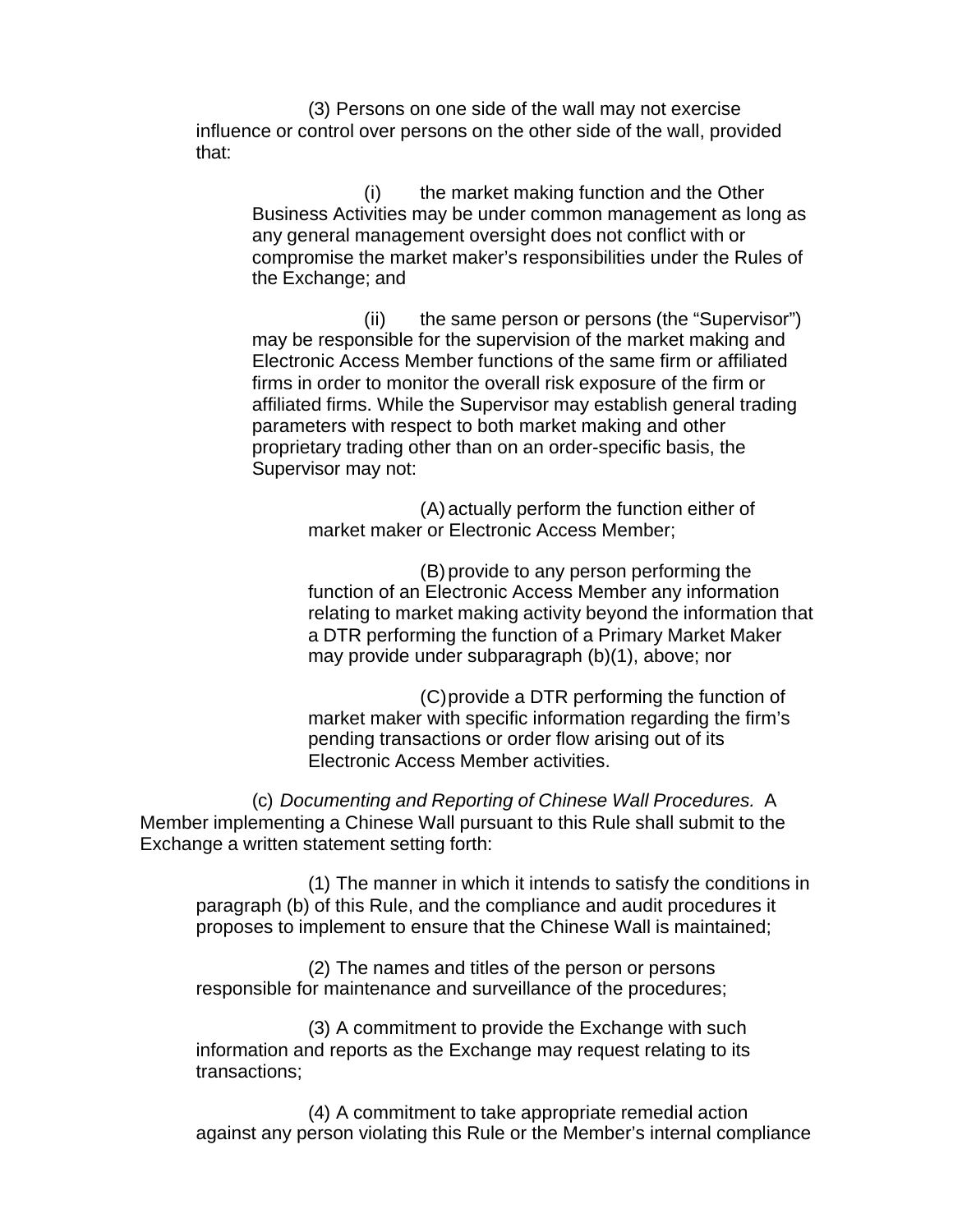and audit procedures adopted pursuant to subparagraph (c)(1) of this Rule, and that it recognizes that the Exchange may take appropriate remedial action, including (without limitation) reallocation of securities in which it serves as a market maker, in the event of such a violation;

(5) Whether the Member or an affiliate intends to clear its proprietary trades and, if so, the procedures established to ensure that information with respect to such clearing activities will not be used to compromise the Member's Chinese Wall, which procedures, at a minimum, must be the same as those used by the Member or the affiliate to clear for unaffiliated third parties; and

(6) That it recognizes that any trading by a person while in possession of material, non-public information received as a result of the breach of the internal controls required under this Rule may be a violation of Rules 10b-5 and 14e-3 under the Exchange Act or one or more other provisions of the Exchange Act, the rules thereunder or the Rules of the Exchange, and that the Exchange intends to review carefully any such trading of which it becomes aware to determine whether a violation has occurred.

(d) *Exchange Approval of Chinese Wall Procedures.* The written statement required by paragraph (c) of this Rule must detail the internal controls that the Member will implement to satisfy each of the conditions stated in that Rule, and the compliance and audit procedures proposed to implement and ensure that the controls are maintained. If the Exchange determines that the organizational structure and the compliance and audit procedures proposed by the Member are acceptable under this Rule, the Exchange shall so inform the Member, in writing. Absent the Exchange finding a Member's Chinese Wall procedures acceptable, a market maker may not conduct Other Business Activities.

(e) *Clearing Arrangements.* Subparagraph (c)(5) permits a Member or an affiliate of the Member to clear the Member's market maker transactions if it establishes procedures to ensure that information with respect to such clearing activities will not be used to compromise the Chinese Wall. In this regard:

(1) The procedures must provide that any information pertaining to market maker securities positions and trading activities, and information derived from any clearing and margin financing arrangements, may be made available only to those employees (other than employees actually performing clearing and margin functions) specifically authorized under this Rule to have access to such information or to other employees in senior management positions who are involved in exercising general managerial oversight with respect to the market making activity.

(2) Any margin financing arrangements must be sufficiently flexible so as not to limit the ability of any market maker to meet market making or other obligations under the Exchange's Rules.